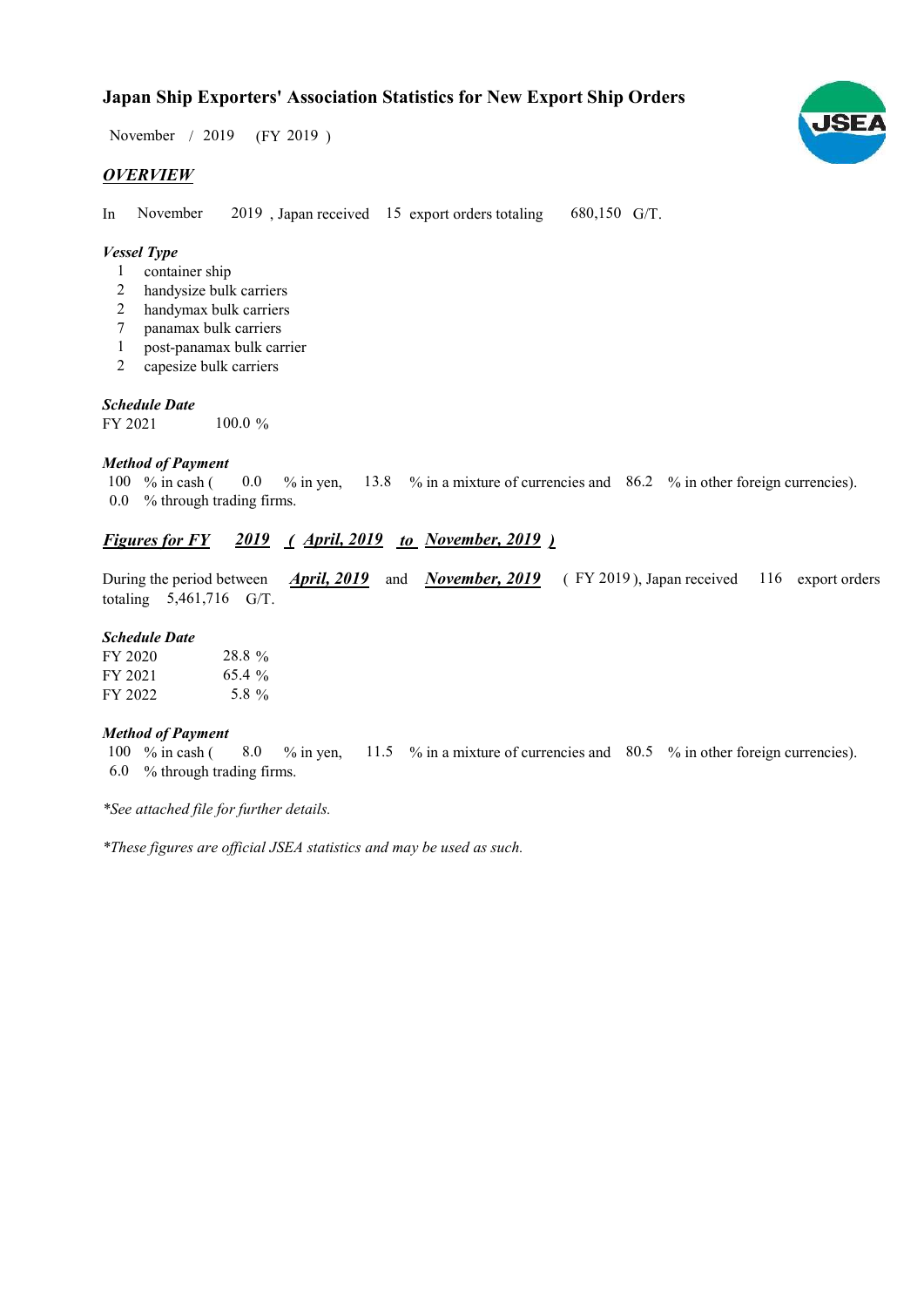#### New Export Orders Placed in November 2019 (FY 2019) Based on Fiscal Year

No. | G/T || No. | G/T || No. | G/T || No. | G/T || No. | G/T || No. | G/T || No. | G/T || No. | G/T General Cargos 29 1,936,740 2 17,440 0 0 2 232,600 2 35,300 1 19,150 7 304,490 13 646,450 Bulk Carriers 150 6,394,050 52 2,262,300 12 549,600 9 391,000 9 496,700 14 661,000 96 4,360,600 141 6,514,000 Tankers 19 34 2,356,137 7 268,826 1 4,300 2 220,400 3 303,100 0 0 13 796,626 17 1,068,726 Combined Carriers 0 0 0 0 0 0 0 0 0 0 0 0 0 0 0 0 Others 1 1,240 0 0 0 0 0 0 0 0 0 0 0 0 0 0 Total 214 10,688,167 61 2,548,566 13 553,900 13 844,000 14 835,100 15 680,150 116 5,461,716 171 8,229,176 FY 2019 / FY2018 (%) \* 106.9 118.3 36.2 126.3 97.8 48.1 82.5 \*\* 86.8 In CGT 1,145,029,871 | 1,141,060 | 239,409 | 351,727 | 327,089 | 298,268 | 2,357,553 | 3,524,776 Description Apr 18 to Mar 19 Apr 19 to July 19 August 2019 September 2019<br>No. 6/T No. 6/T No. 6/T No. 6/T No. 6/T Apr 18 to Mar 19 Apr 19 to July 19 August 2019 September 2019 October 2019 November 2019 Apr 19 to Nov 19 Jan 19 to Nov 19

Figures for shipbuilding orders of 500 G/T and over for export as steel vessels placed with JSEA members are covered.

\*FY 2018/FY2017

\*\*Calendar Year 2019

JSEA (December 2019)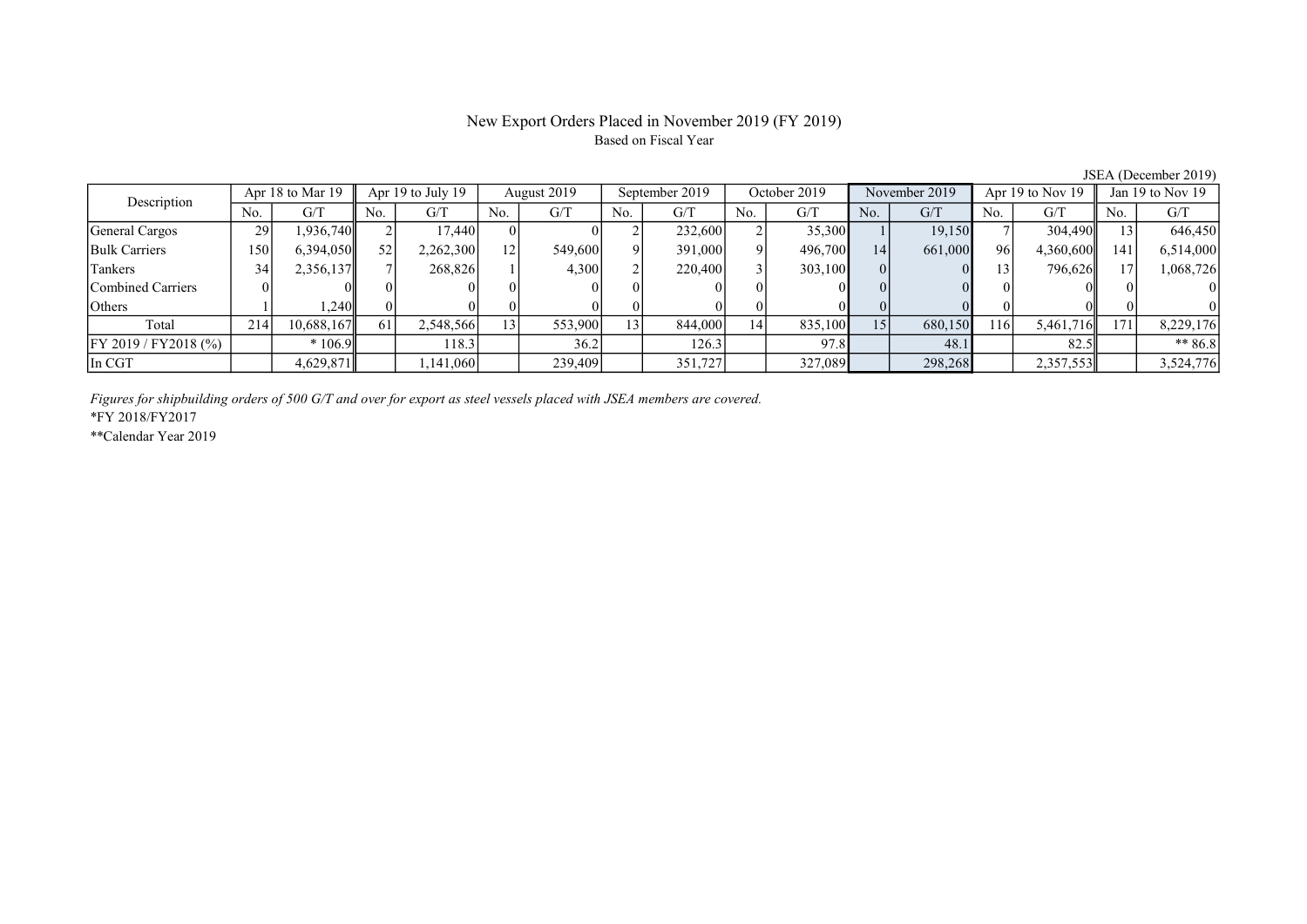# Export Ships Delivered in November 2019 (FY 2019) Based on Fiscal Year

JSEA (December 2019)

| Apr 18 to Mar 19<br>Description |      |            | Apr 19 to July 19 |           | August 2019     |          | September 2019  |          | October 2019     |           | November 2019   |         | Apr 19 to Nov 19 |            | Jan 19 to Nov 19 |            |
|---------------------------------|------|------------|-------------------|-----------|-----------------|----------|-----------------|----------|------------------|-----------|-----------------|---------|------------------|------------|------------------|------------|
|                                 | No.  | G/T        | No.               | G/T       | No.             | G/T      | No.             | G/T      | No.              | G/T       | No.             | G/T     | No.              | G/T        | No.              | G/T        |
| General Cargos                  | 27   | 2,691,356  |                   | 968,825   |                 | 32,691   | ◠               | 252,466  |                  | 238,346   |                 |         | 14               | 1,492,328  | 19 <sup> </sup>  | 1,958,013  |
| <b>Bulk Carriers</b>            | 1161 | 4,235,101  | 52                | 2,002,732 | 19              | 845,506  | 18              | 662,129  | 26 <sup>-1</sup> | 1,308,269 | 16              | 715,554 | 131              | 5,534,190  | 1691             | 6,860,688  |
| Tankers                         | 68   | 4,127,923  | 23                | 1,867,775 |                 | 268,073  |                 | 375,694  |                  | 444,306   |                 | 111,537 | 42               | 3,067,385  | 67               | 4,367,267  |
| Combined Carriers               |      |            |                   |           |                 |          |                 |          |                  |           |                 |         |                  |            |                  |            |
| <b>Others</b>                   |      |            |                   |           |                 |          |                 |          |                  |           |                 |         |                  |            |                  |            |
| Total                           | 211  | 11,054,380 | 84                | 4,839,332 | 26 <sup>1</sup> | ,146,270 | 24 <sub>1</sub> | ,290,289 | 33               | 1,990,921 | 20 <sup>1</sup> | 827,091 | 187              | 10,093,903 | 255              | 13,185,968 |
| $[$ FY 2019 / FY 2018 (%)       |      | $*109.7$   |                   | 158.31    |                 | 126.61   |                 | 122.6    |                  | 188.4     |                 | 66.4    |                  | 138.0      |                  | ** $128.3$ |
| In CGT                          |      | 5,410,238  |                   | 2,238,258 |                 | 567,533  |                 | 596,183  |                  | 801,225   |                 | 374,899 |                  | 4,578,098  |                  | 6,122,044  |

Deliveries of new shipbuilding orders of 500 G/T and over for export as steel vessels placed with JSEA members are covered.

\*FY 2018/FY2017

\*\*Calendar Year 2019